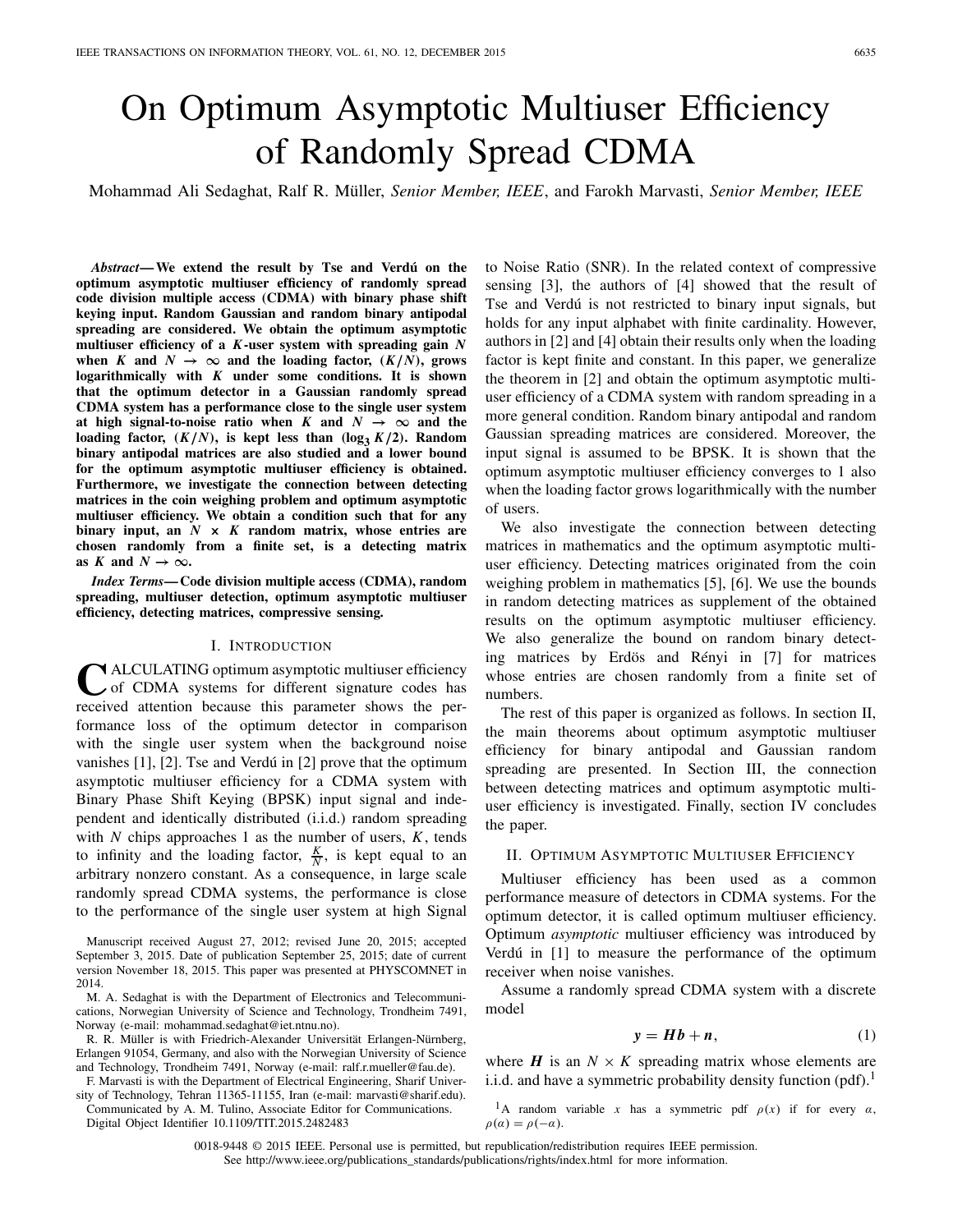*b* is the data vector that  $b_i \in \{\pm 1\}$ ,  $n \sim \mathcal{N}(0, \sigma^2 I)$  is the additive white Gaussian noise vector and *y* is the received vector. Note that in  $(1)$ , the number of users is  $K$  and the number of chips is assumed to be *N*. Moreover, the users are assumed to have unit power. In the considered model, all users have the same asymptotic multiuser efficiency [8]

$$
\eta \stackrel{\Delta}{=} 2 \lim_{\sigma \to 0} \sigma^2 \log \left( \frac{1}{P_e(\sigma)} \right),\tag{2}
$$

where  $P_e(\sigma)$  is the bit-error rate of the users. Then, the optimum asymptotic multiuser efficiency is calculated as follows [8]

$$
\eta = \min_{\mathbf{x} \in \{\pm 1, 0\}^K \setminus \{\mathbf{0}\}} \mathbf{x}^T \mathbf{R} \mathbf{x},\tag{3}
$$

where  $\mathbf{R} \triangleq \mathbf{H}^{\dagger} \mathbf{H}$  and x is the error vector.  $\eta$  is in [0, 1] for any given *K* and *N*. In [2], it is proven that when  $K, N \to \infty$ and  $K/N$  is kept constant and finite,  $\eta$  converges to 1 almost surely. Therefore, an interesting question is that whether it is necessary to keep  $K/N$  finite. In fact, the question is what is the maximum possible  $K/N$  to have  $\eta$  converging to 1. This question applies to compressive sensing as well. In compressive sensing, it is desired to find a transfer matrix with minimum number of rows to compress a sparse data vector [3]. Note that unlike compressive sensing in this paper we consider BPSK input signal which results in a ternary error vector. In the remaining parts of this section we obtain some sufficient bound on  $K/N$  as an extension of the result in [2].

Let  $E_K$  be the event that  $x^T R x < 1$  for at least one nonzero error vector  $x \in {\pm 1, 0}^K$ . Therefore,

$$
P(E_K) = P\left(\bigcup_{x \in \{\pm 1,0\}^K \setminus \{0\}} x^T R x < 1\right). \tag{4}
$$

By applying the union bound to (4), an upper bound is obtained as

$$
P(E_K) \leq \sum_{\boldsymbol{x} \in \{\pm 1, 0\}^K \setminus \{\boldsymbol{0}\}} P(\boldsymbol{x}^T \boldsymbol{R} \boldsymbol{x} < 1). \tag{5}
$$

In the following parts, we consider random binary antipodal and random Gaussian spreading matrices. We derive some conditions that  $\eta$ , as defined in (3), converges to 1 almost surely.

# *A. The Optimum Asymptotic Multiuser Efficiency for i.i.d. Binary Antipodal Random Spreading*

In this part, it is assumed that the entries of the spreading matrix,  $H_{i,j}$ , are chosen randomly from  $\left\{\pm\frac{1}{\sqrt{n}}\right\}$ *N* with equal probability. The input signal, *b*, is also considered to be BPSK. We first present LEMMA 1, LEMMA 2 and LEMMA 3 which are used in the main theorems.

*Lemma 1: Let*  $H_{i,j} \in \{\pm \frac{1}{\sqrt{j}}\}$ *N . For every error vector*  $x \in \{\pm 1, 0\}^K$  *with odd weight*,<sup>2</sup>  $P(x^T R x < 1) = 0$ .

 $2$ By the weight of a vector we mean the number of nonzero elements of it.

*Proof:* Let  $u(x) = [u_1(x), \cdots, u_N(x)]^T = Hx$ . Hence, we have

$$
\mathbf{x}^T \mathbf{R} \mathbf{x} = || \mathbf{u}(\mathbf{x}) ||^2 = \sum_{\ell=1}^N u_\ell(\mathbf{x})^2.
$$
 (6)

For every *x* with an odd weight, it can be shown that

$$
u_{\ell}(x)^2 \ge \frac{1}{N},\tag{7}
$$

therefore, (6) and (7) result in  $x^T R x \ge 1$  and this proves the lemma.

*Lemma 2: Let x <sup>j</sup> be an error vector with even weight*  $2j$   $>$  0 and  $B_j$  be the event that the number *of nonzero elements of*  $u(x_j)$  *is less than*  $\frac{N}{4}$ *. Then,*  $P(x_j^T R x_j < 1) \leq P(B_j).$ 

*Proof:* The weight of  $x_j$  is an even number. Therefore, for a nonzero element  $u_{\ell}(x_i)$  we have

$$
u_{\ell}^{2}(\mathbf{x}_{j}) \geq \frac{4}{N}.
$$
 (8)

If  $x_j^T R x_j < 1$  then from (6) and (8) it can be proven that  $B_j$ happens. Therefore,

$$
P(B_j | \mathbf{x}_j^T \mathbf{R} \mathbf{x}_j < 1) = 1. \tag{9}
$$

From (9), it is concluded that

$$
P(B_j) \ge P(x_j^T R x_j < 1),\tag{10}
$$

and this proves the lemma.

*Lemma 3: If the entries of H are i.i.d. and have a symmetric pdf f*( $\cdot$ ) *then for all*  $\mathbf{x} \in {\pm 1, 0}^K$  *with a same weight,*  $P(x^T R x < 1)$  *is equal.* 

*Proof:* Proof is given in Appendix A.

In the following theorem, a new bound for the optimum asymptotic multiuser efficiency of a CDMA system with binary antipodal random spreading matrix is presented.

*Theorem 1: For the CDMA system* (1) *with*  $\mathbf{b} \in \{\pm 1\}^K$  *and*  $H_{i,j} \in \left\{\pm \frac{1}{\sqrt{j}}\right\}$ *N , the optimum asymptotic multiuser efficiency converges to* 1 *almost surely as*  $K, N \rightarrow \infty$ *, and*  $\frac{K}{N \log_3 K}$  *is*  $k$ *ept less than*  $\frac{3}{8}$ .

*Proof:* Based on LEMMA 1, (5) can be written as

$$
P(E_K) \le \sum_{x \in \{\pm 1, 0\}^K \setminus \{0\}, \text{ even weight } x} P(x^T R x < 1). \tag{11}
$$

The entries of *H* are i.i.d. and have a symmetric pdf therefore based on LEMMA 3 for all *x* with the same weight,  $P(x^T R x < 1)$  are equal. Thus, (11) can be written as follows

$$
P(E_K) \leq \sum_{j=1}^{\lfloor \frac{K}{2} \rfloor} {K \choose 2j} 2^{2j} P(x_j^T R x_j < 1),\tag{12}
$$

where  $x_j$  is an arbitrary vector with weight 2*j*. Using LEMMA 2 in (12) results in

$$
P(E_K) \leq \sum_{j=1}^{\lfloor \frac{K}{2} \rfloor} {K \choose 2j} 2^{2j} P(B_j)
$$
  
= 
$$
\sum_{j=1}^{\lfloor \frac{K}{2} \rfloor} {K \choose 2j} 2^{2j} \sum_{i=0}^{\frac{N}{4}-1} {N \choose i} p(j)^{N-i} (1-p(j))^i, \quad (13)
$$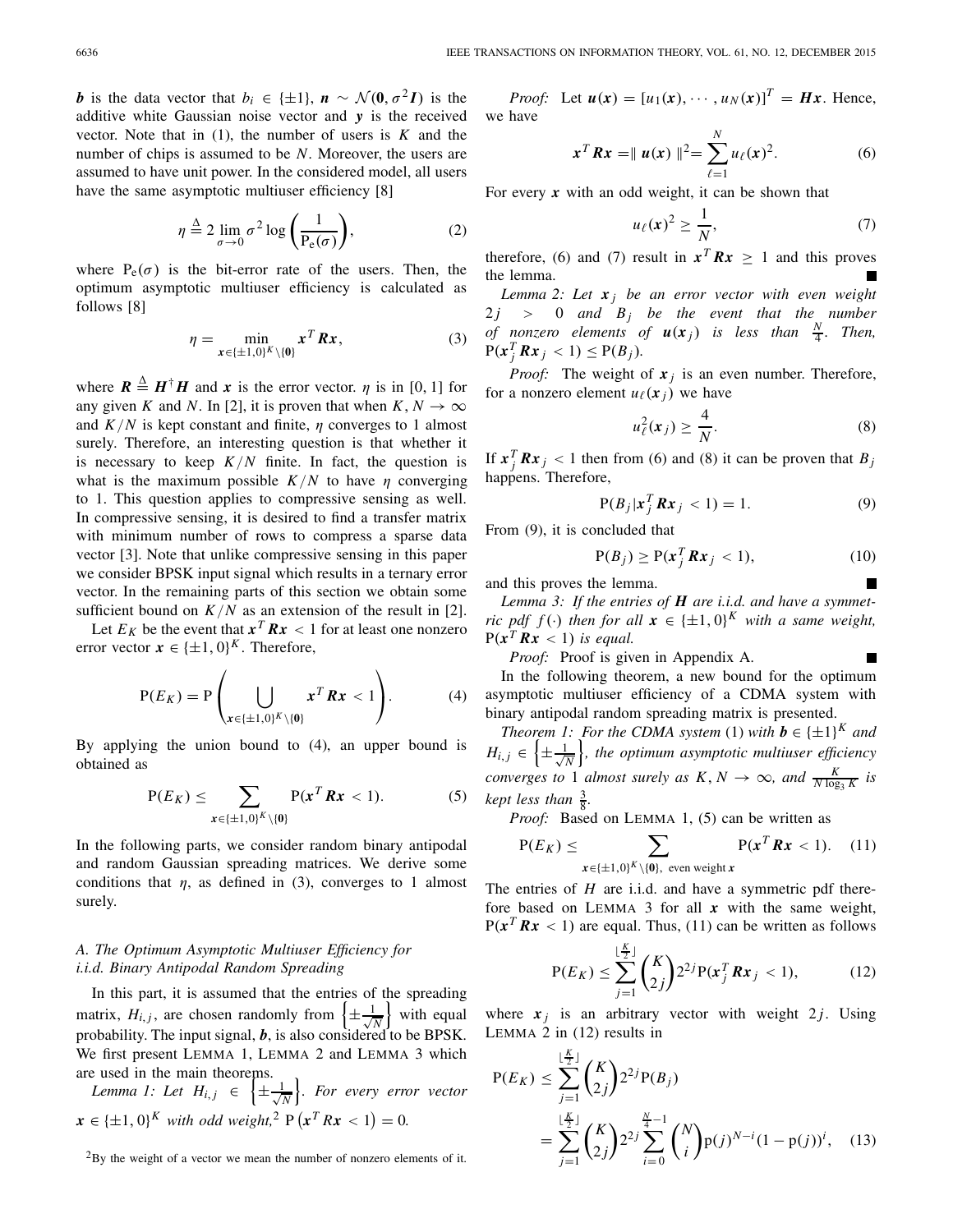where

$$
p(j) = P(u_{\ell}(x_j) = 0) = {2j \choose j} 2^{-2j}.
$$
 (14)

The Binomial distribution function  $f(i) = {N \choose i} p(j)^{N-i}$  $(1 - p(j))$ <sup>*i*</sup> is an increasing function for *i* < *i*<sub>m</sub>  $\stackrel{\Delta}{=}$  $\lfloor N(1 - p(j)) \rfloor$ . Furthermore, in Appendix B it is proven that  $\lfloor N(1-p(j)) \rfloor$  ≥  $\lfloor \frac{N}{2} \rfloor$ . Therefore, an upper bound for (13) is derived as

$$
P(E_K) \leq \sum_{j=1}^{\lfloor \frac{K}{2} \rfloor} {K \choose 2j} 2^{2j} \sum_{i=0}^{\frac{N}{4}-1} {N \choose i} p(j)^{N-i} (1-p(j))^i
$$
  

$$
\leq \sum_{j=1}^{\lfloor \frac{K}{2} \rfloor} {K \choose 2j} 2^{2j} \frac{N}{4} {N \choose \frac{N}{4}} p(j)^{N-\frac{N}{4}} (1-p(j))^{\frac{N}{4}}.
$$
 (15)

To simplify more, the following inequality is used

$$
\binom{m}{r} \le 2^{m \ln(\frac{r}{m})},\tag{16}
$$

where

$$
h(t) = -t \log_2 t - (1 - t) \log_2 (1 - t), \tag{17}
$$

denotes the binary entropy function. The proof of (16) is given in Appendix C. By using (16), (15) can be written as

$$
P(E_K) \le \sum_{j=1}^{\lfloor \frac{K}{2} \rfloor} \frac{N}{4} 2^{K \left( h \left( \frac{2j}{K} \right) + \frac{2j}{K} \right)} \left[ 2^{4h \left( \frac{1}{4} \right)} p(j)^3 (1 - p(j)) \right]^{N/4}.
$$
\n(18)

We wish to prove that the bound in (18) converges to 0 in the limit  $K, N \to \infty$  while  $\zeta = \frac{K}{N \log_3 K}$  is kept less than  $\frac{3}{8}$ . In this regard, we divide the range of summation  $j =$  $1, \dots, \lfloor \frac{K}{2} \rfloor$  into two, as follows

$$
P(E_K) \le S_1 + S_2,
$$
\n
$$
S_1 = \sum_{j=1}^{j_0} \frac{N}{4} 2^K { (h(\frac{2j}{K}) + \frac{2j}{K})} \left[ 2^{4h(\frac{1}{4})} p(j)^3 (1 - p(j)) \right]^{N/4},
$$
\n(20)

$$
S_2 = \sum_{j=j_0+1}^{\lfloor \frac{K}{2} \rfloor} \frac{N}{4} 2^K \left( h \left( \frac{2j}{K} \right) + \frac{2j}{K} \right) \left[ 2^{4h \left( \frac{1}{4} \right)} p(j)^3 (1 - p(j)) \right]^{N/4},\tag{21}
$$

where  $j_0 = \lfloor \frac{K}{2(\log_2 K)^u} \rfloor$  and  $u > 1$  is a constant.

We first show that the sum  $S_1$  tends to 0. We use the bound

$$
h(t) + t \le -t (\log_2 t - \log_2(2e)),
$$
 (22)

which is tight as  $t \to +0$ . Since the right-hand side of (22) is an increasing function of *t*, one has, for  $j = 1, \dots, j_0$ ,

$$
h\left(\frac{2j}{K}\right) + \frac{2j}{K} \le \frac{u\log_2\log_2 K}{(\log_2 K)^u} + \frac{\log_2(2e)}{(\log_2 K)^u}.
$$
 (23)

On the other hand,  $p(j)$  is a decreasing function of  $j$  with  $p(1) = \frac{1}{2}$ . Furthermore, for  $0 \le x \le \frac{1}{2}$ , the function  $x^3(1-x)$  is an increasing function of *x*. Thus the factor  $p(j)^3 (1 - p(j))$ can be bounded from above by  $\frac{1}{2^4}$ , so that one has

$$
2^{4h\left(\frac{1}{4}\right)}p(j)^3(1-p(j)) \le 2^{4\left(h\left(\frac{1}{4}\right)-1\right)}.
$$
 (24)

One thus has

$$
S_1 \le \frac{KN}{8 \left(\log_2 K\right)^u} 2^{\frac{uK \log_2 \log_2 K}{(\log_2 K)^u} + \frac{K \log_2 (2\epsilon)}{(\log_2 K)^u} + N\left(h\left(\frac{1}{4}\right) - 1\right)}\tag{25}
$$

As  $K \to \infty$ , the following holds

$$
\frac{\log_2 \log_2 K}{\left(\log_2 K\right)^u} = o\left(\frac{1}{\log_2 K}\right). \tag{26}
$$

To show that it holds, consider the behavior of

$$
\frac{\log_2 \log_2 K}{\left(\log_2 K\right)^{u-1}}\tag{27}
$$

as  $K \to \infty$ . Let  $\kappa \triangleq (\log_2 K)^{u-1}$ . Then one has  $\kappa \to \infty$  as  $K \rightarrow \infty$ , and

$$
\frac{\log_2 \log_2 K}{(\log_2 K)^{u-1}} = \frac{\log_2 \kappa}{(u-1)\kappa} \to 0,
$$
 (28)

which proves (26). Using (26) results in that the dominant term in the exponent of (25) is  $N(h(\frac{1}{4})-1)$ , which tends to  $-\infty$  as *K* →  $\infty$ . This proves that *S*<sub>1</sub> → 0 holds.

We next show that  $S_2$  also tends to 0 provided that  $\zeta < \frac{3}{8}$ holds. To this end we use some bounds as follows. Since the function  $h(t) + t$  takes its maximum at  $t = \frac{2}{3}$ , one has

$$
h\left(\frac{2j}{K}\right) + \frac{2j}{K} \le h\left(\frac{2}{3}\right) + \frac{2}{3} = \log_2 3. \tag{29}
$$

Next we use the following bound

$$
p(j) = \binom{2j}{j} 2^{-2j} \le \frac{e}{\pi \sqrt{2j}},
$$
\n(30)

which is proven in Appendix D, as well as the fact that  $p(j)$ is a decreasing function of *j*. Thus one has, for  $j = j_0 + j_1$  $1,\cdots,\lfloor \frac{K}{2} \rfloor,$ 

$$
p(j)^{3}(1 - p(j)) \leq \left(\frac{\pi^{2} K}{e^{2} (\log_{2} K)^{u}}\right)^{-3/2}.
$$
 (31)

Applying the presented bounds, one can write (21) as

$$
S_2 \le \left(\frac{K}{2} - \frac{K}{2\left(\log_2 K\right)^u} + 1\right) \times \frac{N}{4} 2^N \ln\left(\frac{1}{4}\right) + K \log_2 3 - (3N/8) \left(\log_2 K + 2 \log_2 \left(\frac{\pi}{e}\right) - u \log_2 \log_2 K\right).
$$
\n(32)

The right-hand side vanishes in the limit  $K \to \infty$  provided that  $N$  goes to infinity in such a way as to satisfy

$$
\zeta = \frac{K \log_2 3}{N \log_2 K} < \frac{3}{8}.\tag{33}
$$

This proves that  $S_2 \rightarrow 0$  holds when  $\zeta \leq 3/8$ . Therefore, we have

$$
\lim_{K \to \infty} P(E_K) = 0,\tag{34}
$$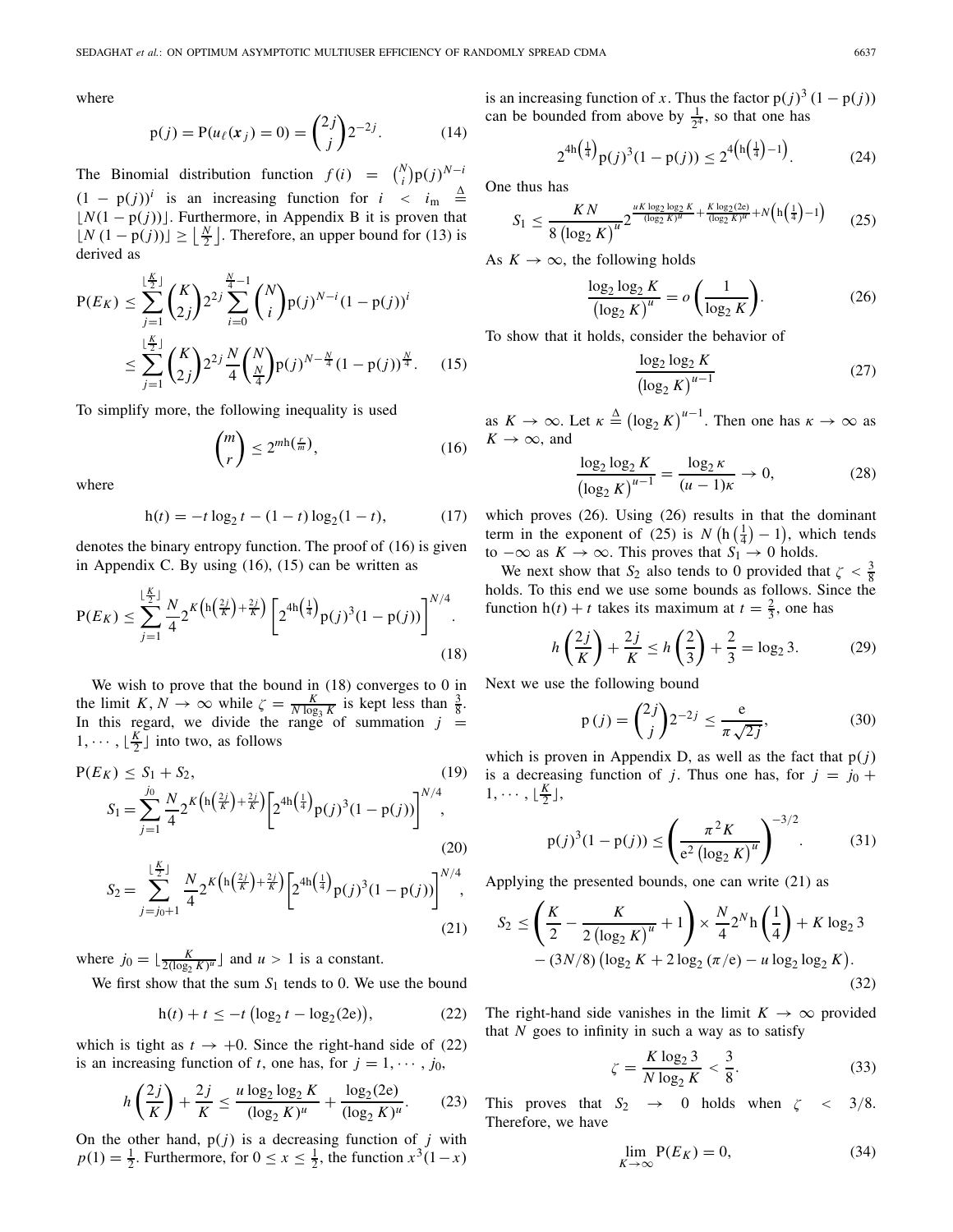if

$$
\zeta < \frac{3}{8}.\tag{35}
$$

Finally, (25), (32) yield

$$
\sum_{K=1}^{\infty} P(E_K) < \infty,\tag{36}
$$

if  $\zeta < \frac{3}{8}$ . Therefore, by using the Borel-Cantelli lemma [9] and the fact that the maximum possible value for  $\eta$  is 1, it is concluded that  $\eta$  converges to 1 almost surely if  $\zeta < \frac{3}{8}$ . П

In the next theorem we derive a lower bound for the optimum asymptotic multiuser efficiency of binary antipodal randomly spread CDMA for  $\frac{3}{8} \le \zeta < \frac{1}{2}$ .

*Theorem 2: The optimum asymptotic multiuser efficiency is greater than*  $\gamma \in (0, 1)$  *almost surely as*  $K, N \rightarrow \infty$ *, if*  $\zeta = \frac{K}{N \log_3 K}$  *is kept less than*  $(4 - \gamma)/8$ *.*<br>*Proof:* To prove THEOREM 2, we first introduce a

generalized form of LEMMA 2 as LEMMA 4.

*Lemma 4: Let*  $x_j$  *be a vector with weight* 2*j and*  $V_j$  *be the event that the number of nonzero elements of*  $u(x_j)$  =  $[u_1(x_j), u_2(x_j), \cdots, u_N(x_j)]^T$  *is less than*  $\frac{N\gamma}{4}$  *where*  $\gamma \in$  $(0, 1)$ *. Then,*  $P(x_j^T R x_j < \gamma) \leq P(V_j)$ *.* 

Let  $E_{K,\gamma}$  be the event that  $x^T R x < \gamma$  for at least one nonzero error vector  $x$ . Then, a similar procedure as in the proof of THEOREM 1 is used. Moreover, in the proof of THEOREM 2, LEMMA 4 is used instead of LEMMA 2. One has

$$
P(E_{K,y}) = P\left(\bigcup_{x \in \{\pm 1,0\}^K \setminus \{0\}} x^T R x < y\right)
$$
  
\n
$$
\leq \sum_{x \in \{\pm 1,0\}^K \setminus \{0\}} P(x^T R x < y)
$$
  
\n
$$
= \sum_{j=1}^{\lfloor \frac{K}{2} \rfloor} {K \choose 2} 2^{2j} P(x_j^T R x_j < y)
$$
  
\n
$$
\leq \sum_{j=1}^{\lfloor \frac{K}{2} \rfloor} {K \choose 2} 2^{2j} P(V_j)
$$
  
\n
$$
\leq \sum_{j=1}^{\lfloor \frac{K}{2} \rfloor} {K \choose 2} 2^{2j} \sum_{i=0}^{\frac{N\gamma}{4}-1} {N \choose i} p(j)^{N-i} (1-p(j))^i
$$
  
\n
$$
\leq \sum_{j=1}^{\lfloor \frac{K}{2} \rfloor} {K \choose 2} 2^{2j} \frac{N\gamma}{4} {N \choose \frac{N\gamma}{4}} p(j)^{N-\frac{N\gamma}{4}} (1-p(j))^{\frac{N\gamma}{4}}
$$
  
\n
$$
\leq \sum_{j=1}^{\lfloor \frac{K}{2} \rfloor} \frac{N\gamma}{4} 2^{K \left( h(\frac{2j}{K}) + \frac{2j}{K} \right)}
$$
  
\n
$$
\times \left[ 2^{4h(\frac{7}{4})} p(j)^{4-\gamma} (1-p(j))^{\gamma} \right]^{N/4}.
$$
 (37)

We bound the right-hand side of the above inequality in the same way as in the proof of THEOREM 1. Specially, we have

$$
P(E_{K,\gamma}) \leq S_{1,\gamma} + S_{2,\gamma},\tag{38}
$$

$$
S_{1,\gamma} = \sum_{j=1}^{j_0} \frac{N\gamma}{4} 2^{K \left( \ln \left( \frac{2j}{K} \right) + \frac{2j}{K} \right)}
$$
  
 
$$
\times \left[ 2^{4\ln \left( \frac{\gamma}{4} \right)} p(j)^{4-\gamma} (1 - p(j))^{\gamma} \right]^{N/4}, \quad (39)
$$
  
\n
$$
S_{2,\gamma} = \sum_{j=j_0+1}^{\lfloor \frac{K}{2} \rfloor} \frac{N\gamma}{4} 2^{K \left( \ln \left( \frac{2j}{K} \right) + \frac{2j}{K} \right)}
$$
  
\n
$$
\times \left[ 2^{4\ln \left( \frac{\gamma}{4} \right)} p(j)^{4-\gamma} (1 - p(j))^{\gamma} \right]^{N/4}, \quad (40)
$$

where  $j_0 = \lfloor \frac{K}{2(\log_2 K)^u} \rfloor$  and  $u > 1$  is a constant. We will show that both  $S_{1,y}$  and  $S_{2,y}$  tend to 0 as  $K, N \to \infty$  while  $\zeta$  is kept less than  $\frac{4-\gamma}{8}$ .

We first show that  $S_{1,y} \to 0$  holds. since one has

$$
\frac{d}{dx}x^{4-\gamma}(1-x)^{\gamma} = x^{3-\gamma}(1-x)^{\gamma-1}((4-\gamma)(1-x)-\gamma x)
$$

$$
= x^{3-\gamma}(1-x)^{\gamma-1}((4-\gamma)-4x), \quad (41)
$$

the function  $x^{4-\gamma}(1-x)^{\gamma}$  is an increasing function for  $x \in$  $\left[0, 1-\frac{\gamma}{4}\right)$ . Note that the interval  $\left[0, 1-\frac{\gamma}{4}\right)$  contains 1/2 whenever  $\gamma \in (0, 1)$ . Thus, the factor  $p(j)^{4-\gamma} (1-p(j))^{\gamma}$  can be bounded from above by  $1/2^4$ . The proof that  $S_{1,y} \rightarrow 0$ holds is complete by observing

$$
2^{4h(\frac{\gamma}{4})}p(j)^{4-\gamma}(1-p(j))^{\gamma} \le 2^{4(h(\frac{\gamma}{4})-1)}.
$$
 (42)

In order to prove that  $S_{2,y} \to 0$  holds, we use instead of (31) the following inequality

$$
p(j)^{4-\gamma} (1-p(j))^{\gamma} \le \left(\frac{\pi^2 K}{e^2 \left(\log_2 K\right)^u}\right)^{-(4-\gamma)/2}.\tag{43}
$$

Repeating the same argument as in the proof of THEOREM 1, one can show that  $S_{2,\gamma} \to 0$  holds when  $\zeta \lt (4 - \gamma)/8$ . Therefore, it is obtained that  $\eta$  is greater than  $\gamma$  almost surely if

$$
\zeta < (4 - \gamma)/8\tag{44}
$$

which proves THEOREM 2.

From THEOREM 2, a lower bound for  $\eta$  is obtained as

$$
\eta > 4(1 - 2\zeta). \tag{45}
$$

Fig. 1 shows the obtained results in THEOREM 1 and THEOREM 2. For  $\zeta \leq \frac{3}{8}$  the result is exact and for  $\frac{3}{8} < \zeta < \frac{1}{2}$ , the curve is a lower bound for the optimum asymptotic multiuser efficiency.

# *B. The Optimum Asymptotic Multiuser Efficiency for i.i.d. Gaussian Spreading*

In this section we investigate the optimum asymptotic multiuser efficiency for a randomly spread CDMA when the entries of *H* are i.i.d. Gaussian distributed.

*Theorem 3: Let*  $H_{i,j} \sim \mathcal{N}(0, \frac{1}{N})$ *. The optimum asymptotic multiuser efficiency converges to* 1 *almost surely as K ,*  $N \to \infty$ , if  $\frac{K}{N \log_3 K}$  is kept less than  $\frac{1}{2}$ . *Proof:* By using (5) and LEMMA 4

$$
P(E_K) \le \sum_{j=1}^{K} {K \choose j} 2^j P(x_j^T R x_j < 1), \tag{46}
$$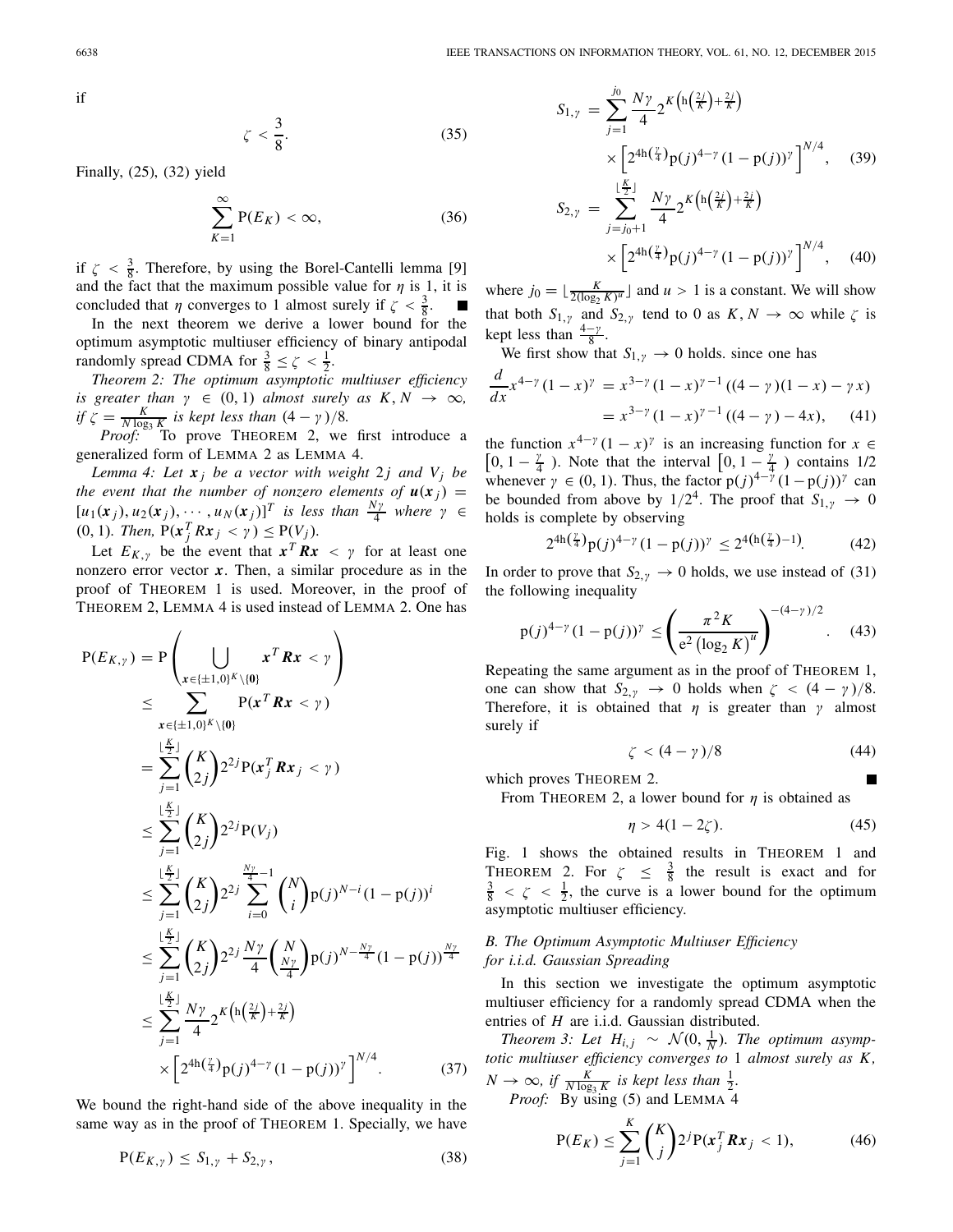

Fig. 1. The optimum asymptotic multiuser efficiency lower bound versus  $\zeta = \frac{K}{N \log_3 K}$ 

where  $x_j$  is an arbitrary vector with weight *j*. For sake of simplicity, we write (46) as

$$
P(E_K) \leq \underbrace{2KP(\mathbf{x}_1^T \mathbf{R} \mathbf{x}_1 < 1)}_{\triangleq G_1} + \underbrace{\sum_{j=2}^K \binom{K}{j} 2^j P(\mathbf{x}_j^T \mathbf{R} \mathbf{x}_j < 1)}_{\triangleq G_2},\tag{47}
$$

where  $x_1$  is an arbitrary vector with weight 1. From [2, eq. (21)], the term  $P(x_1^T R x_1 < 1)$  decays exponentially in *N*. Since we assume  $\zeta = \frac{K}{N \log_3 K}$  is fixed, it can be written that

$$
G_1 = \mathcal{O}\left(K e^{-\alpha \frac{K}{\log_3 K}}\right),\tag{48}
$$

where  $\alpha$  is a finite positive real number.

The term  $G_2$  is calculated as follows. It can be shown that conditioned on weight *j*

$$
u_{\ell}(x_j) \sim \mathcal{N}\left(0, \frac{j}{N}\right). \tag{49}
$$

Therefore, from (6),  $\frac{N}{j}$  ( $\mathbf{x}_j^T \mathbf{R} \mathbf{x}_j$ ) has a chi-squared distribution with *N* degrees of freedom. Therefore,

$$
P(x_j^T R x_j < 1) = \int_0^{\frac{N}{j}} \frac{1}{2^{N/2} \Gamma(N/2)} x^{\frac{N}{2} - 1} \exp\left(-\frac{x}{2}\right) dx. \tag{50}
$$

A chi-squared distribution with *N* degrees of freedom is an increasing function in  $[0, N - 2]$  for  $N > 2$ . Therefore, since  $j \ge 2$ , the term inside of the integration in (50) is an increasing function. Thus,

$$
P(x_j^T R x_j < 1) \le \frac{N}{j2^{N/2} \Gamma(N/2)} \left(\frac{N}{j}\right)^{\frac{N}{2}-1} \exp\left(-\frac{N}{2j}\right). \tag{51}
$$

Without loss of generality we assume that *N* is an even integer. Based on Stirling's formula a lower bound for  $\Gamma(N/2)$  is

$$
\Gamma(N/2) = (N/2 - 1)! = \frac{(N/2)!}{N/2} > 2\sqrt{\pi/N} \left(\frac{N}{2e}\right)^{N/2},\tag{52}
$$

Therefore,

$$
G_2 \le \sum_{j=2}^K \frac{1}{2} \sqrt{\frac{N}{\pi}} \binom{K}{j} 2^j \left(\frac{e^{1-\frac{1}{j}}}{j}\right)^{\frac{N}{2}}.
$$
 (53)

Applying the bounds (16), we divide the summation as follows

$$
G_2 \le \sum_{j=2}^K \frac{1}{2} \sqrt{\frac{N}{\pi}} 2^K \left( \ln \left( \frac{j}{K} \right) + \frac{j}{K} \right) \left( \frac{e^{1 - \frac{1}{j}}}{j} \right)^{\frac{N}{2}} = S_3 + S_4, \quad (54)
$$

where

$$
S_3 = \sum_{j=2}^{j_1} \frac{1}{2} \sqrt{\frac{N}{\pi}} 2^K \left( h \left( \frac{j}{K} \right) + \frac{j}{K} \right) \left( \frac{e^{1 - \frac{1}{j}}}{j} \right)^{\frac{N}{2}},\tag{55}
$$

$$
S_4 = \sum_{j=j_1+1}^{K} \frac{1}{2} \sqrt{\frac{N}{\pi}} 2^K \left( h \left( \frac{j}{K} \right) + \frac{j}{K} \right) \left( \frac{e^{1-\frac{1}{j}}}{j} \right)^{\frac{N}{2}},\qquad(56)
$$

$$
j_1 = \left\lfloor \frac{K}{(\log_2 K)^u} \right\rfloor, \tag{57}
$$

and *u* > 1 is a constant. Since  $\frac{e^{1-\frac{1}{j}}}{j}$  is a decreasing function of *j*, one has  $\frac{e^{1-\frac{1}{j}}}{j} \leq$ √e  $\frac{\sqrt{e}}{2}$  for  $j \ge 2$ . Using the same argument as that in the previous proofs, we can prove  $S_3 \rightarrow 0$  by bounding *S*<sup>3</sup> as

$$
S_3 \leq \frac{K}{2(\log_2 K)^u} \sqrt{\frac{N}{\pi}} \times 2^{\frac{uK \log_2 \log_2 K}{(\log_2 K)^u} + \frac{K \log_2(2e)}{(\log_2 K)^u} + (N/4) \log_2(e/4)} \to 0.
$$
 (58)

One can also bound *S*<sup>4</sup> as

$$
S_4 \leq \left(K - \frac{K}{(\log_2 K)^u} + 1\right)
$$
  
\n
$$
\times \frac{1}{2} \sqrt{\frac{N}{\pi}} 2^{K \log_2 3} \left(\frac{e(\log_2 K)^u}{K}\right)^{N/2}
$$
  
\n
$$
= \left(K - \frac{K}{(\log_2 K)^u} + 1\right) \frac{1}{2} \sqrt{\frac{N}{\pi}}
$$
  
\n
$$
\times 2^{K \log_2 3 - (N/2) \log_2 K + (N/2)u \log_2 \log_2 K + (N/2) \log_2 e}.
$$
\n(59)

The above upper bound tends to 0 as  $K \to \infty$  if *N* goes to infinity in such a way as to satisfy

$$
\zeta = \frac{K}{N \log_3 K} < \frac{1}{2}.\tag{60}
$$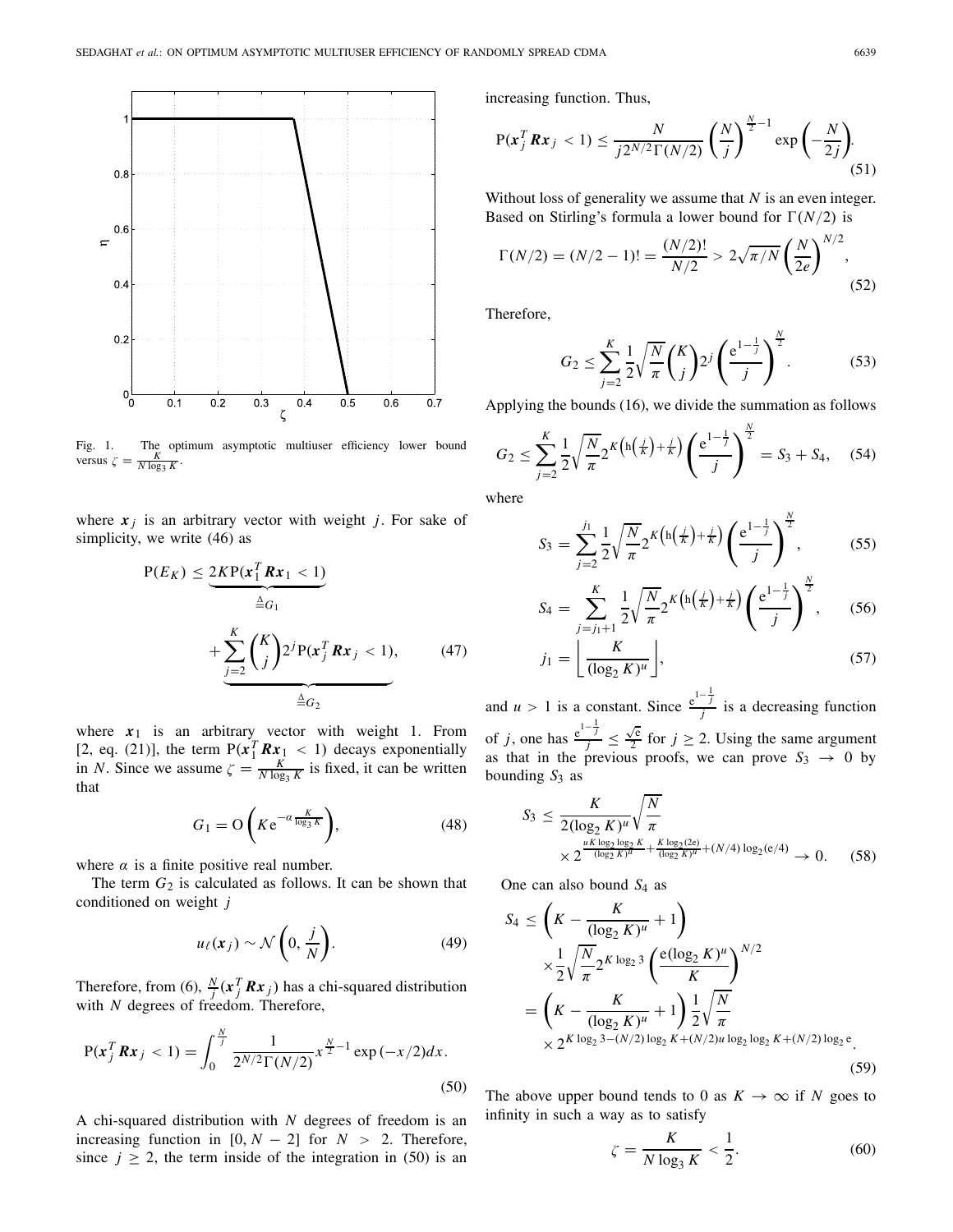Furthermore, it can be shown that

$$
\sum_{K=1}^{+\infty} P(E_K) < \infty,\tag{61}
$$

which together with the application of the Borel-Cantelli lemma proves that  $\eta$  converges to 1 almost surely if  $K \to \infty$ and  $\zeta$  is kept less than  $\frac{1}{2}$ .

Tse and Verdú in [2] prove that the optimum asymptotic multiuser efficiency of a CDMA system with general i.i.d. entries converges to 1 when  $K \to \infty$  and  $\frac{K}{N}$  is kept finite. However, in THEOREM 1, THEOREM 2 and THEOREM 3 we prove that the loading factor,  $\frac{K}{N}$ , can grow logarithmically with *K* for binary antipodal and Gaussian matrices. In fact, the result in [2] can be obtained for random binary antipodal and random Gaussian spreading when  $\zeta \to 0$  as presented here.

#### III. RANDOM DETECTING MATRICES

In this section we study detecting matrices. They are closely connected to optimum asymptotic multiuser efficiency. Detecting matrices originate from the coin weighing problem in mathematics [5], [6]. Let *S* be a subset of  $\mathbb{R}$ . For a given data set *S* such that  $x_1, x_2 \in S^K$ , an  $N \times K$  matrix *H* is called detecting if and only if

$$
Hx_1 = Hx_2 \Rightarrow x_1 = x_2,\tag{62}
$$

where  $x_1$  and  $x_2$  are  $K \times 1$  vectors. Another representation form of  $(62)$  is

$$
Hx = 0 \Rightarrow x = 0,\tag{63}
$$

where  $\mathbf{x} \in \{ \mathcal{S}^K - \mathcal{S}^K \}$  in which

$$
\left\{ \mathcal{S}^K - \mathcal{S}^K \right\} = \left\{ x_1 - x_2 | x_1, x_2 \in \mathcal{S}^K \right\}. \tag{64}
$$

One can write (63) as

$$
\text{Null}(\boldsymbol{H}) \bigcap \left\{ \mathcal{S}^K - \mathcal{S}^K \right\} = \{0\},\tag{65}
$$

where  $Null(H)$  is the null space of  $H$ . For any binary input  $S = \{a, b\}$ ,  $a \neq b$ , a matrix *H* is detecting if and only if

Null(*H*) 
$$
\bigcap {\pm (a - b), 0}^K = {0}.
$$
 (66)

Note that this is equivalent to

Null(*H*) 
$$
\bigcap {\pm 1, 0}^K = \{0\}.
$$
 (67)

From (3) and (67), it can be observed that there is a connection between  $\eta$  and the concept of detecting matrices. In fact if in a CDMA system the spreading matrix, *H*, is not detecting then there is an error vector  $x \neq 0$  such that  $x^T R x = 0$ . Therefore, if the spreading matrix is not a detecting matrix then the optimum asymptotic multiuser efficiency is equal to 0.

In [10], it is proven that

$$
\lim_{K \to \infty} \frac{N_0 \log_2 K}{K} = 2,\tag{68}
$$

where  $N_0$  is the minimum possible of N such that an  $N \times K$ binary  $\{0, 1\}$  or binary antipodal  $\{\pm 1\}$  detecting matrix exists for any binary input [11]. Therefore, it is concluded that

the optimum asymptotic multiuser efficiency is equal to 0 when  $K \to \infty$  and  $\zeta = \frac{K}{N \log_3 K}$  is kept greater than  $\frac{\log_2 3}{2}$ . This result can be considered as a supplementary result to THEOREM 1 and THEOREM 2. Note that there is no result for the optimum asymptotic multiuser efficiency of a random binary antipodal spread CDMA in  $\zeta \in \left(\frac{1}{2}, \frac{\log_2 3}{2}\right)$  so far.

From (3) and (67) it is also observed that if the optimum asymptotic multiuser efficiency is greater than 0 then the spreading matrix is a detecting matrix. Therefore, from Fig. 1 it can be concluded that a binary antipodal random matrix is detecting if  $K \to \infty$  and  $\zeta = \frac{K}{N \log_3 K}$  is kept less than  $\frac{1}{2}$ . This was also proven by Erdös and Rényi in 1963 [7]. However, the converse statement might not be true. This means that a spreading matrix can be detecting but  $\eta$  might be vanishing in the large system limit. Therefore, being detecting cannot be considered isomorphic to non-vanishing  $\eta$ . However, it is beneficial to know under which condition a spreading matrix is detecting. In the next theorem we generalize the result by Erdős and Rényi for an i.i.d. random matrix whose elements are chosen randomly from a finite set.

*Theorem 4: Let*  $\Sigma = \{d_1, d_2, \cdots d_m\}$  *be a symmetric finite set and* ψ *a zero mean symmetric non-degenerate probability* distribution on  $\Sigma$ . An  $N \times K$  matrix **H** whose elements are *i.i.d. with distribution* ψ *is a detecting matrix for any binary input set*  $S \in \{a, b\}$ ,  $a \neq b$ , if  $K, N \to \infty$  and  $\zeta = \frac{K}{N \log_3 K}$  is  $\mathcal{L}_{k}$  *kept less than*  $\frac{\text{rank}(\Sigma)}{2}$ , where  $\text{rank}(\Sigma)$  *denotes the dimension of*  $\Sigma$  *as a set of vectors over the field of rational numbers*  $\mathbb{Q}$ *, i.e., the maximum size of a subset of*  $\Sigma$  *such that no nontrivial rational linear combination of which vanishes.*

*Proof:* Suppose that  $D_K$  is the event that  $H$  is a detecting matrix. From  $(67)$ ,  $H$  is not a detecting matrix if there is at least one  $x \in {\pm 1, 0}^K \setminus {\bf{0}}$  such that  $Hx = 0$ . By using the union bound, a lower bound for  $P(D_K)$  is obtained as

$$
P(D_K) = 1 - P(\bar{D}_K) \ge 1 - \sum_{x \in \{\pm 1, 0\}^K \setminus \{0\}} P(Hx = 0), \quad (69)
$$

where  $D_K$  is the complement of  $D_K$ . From LEMMA 4,  $P(Hx = 0)$  is equal for all  $x \in {\pm 1, 0}^K$  with the same weight. Therefore, (69) can be written as

$$
P(D_K) \ge 1 - \sum_{j=1}^{K} {K \choose j} 2^{j} P(Hx_j = 0).
$$
 (70)

where  $x_j$  is a vector with weight *j*. Entries of  $H$  are i.i.d. Therefore,  $P(Hx_i = 0)$  in (70) can be written as

$$
P(Hx_j = 0) = \left( P\left(\sum_{i=1}^{K} H_{ri}x_j(i) = 0\right) \right)^N, \qquad (71)
$$

where  $r \in \{1, 2, \cdots, N\}$ . Hence,

$$
P(D_K) \ge 1 - \sum_{j=1}^{K} {K \choose j} 2^j \left( P \left( \sum_{i=1}^{K} H_{ri} x_j(i) = 0 \right) \right)^N.
$$
 (72)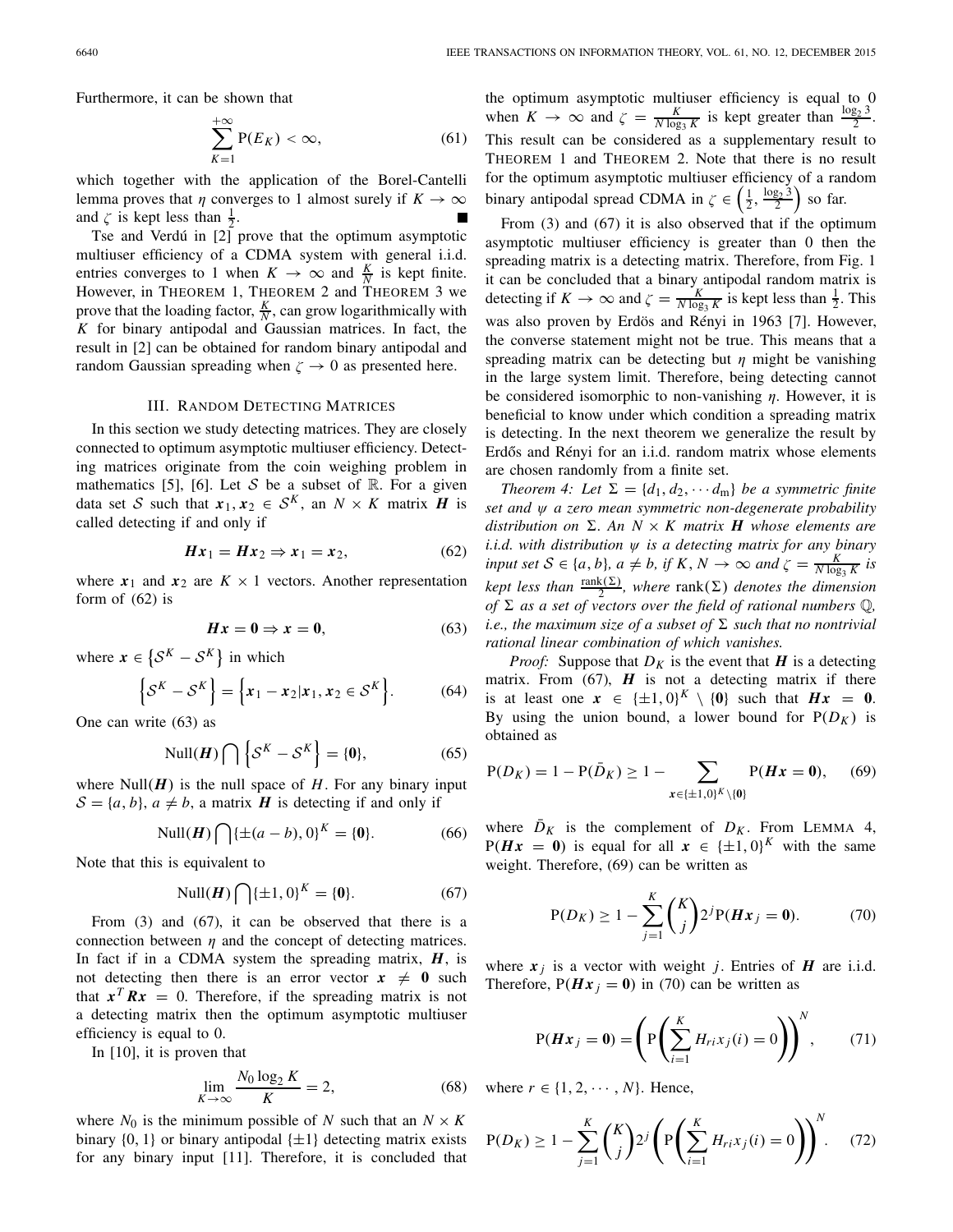Eq. (72) can be simplified more as

$$
P(D_K) \ge 1 - 2K (P(H_{r1} = 0))^K - \sum_{j=2}^K {K \choose j} 2^j \left( P \left( \sum_{i=1}^K H_{ri} x_j(i) = 0 \right) \right)^N.
$$
 (73)

Then, based on [12, Lemma 3]

$$
P\left(\sum_{i=1}^{K} H_{ri}x_j(i) = 0\right) = O\left(j^{-\frac{\text{rank}(\Sigma)}{2}}\right).
$$
 (74)

Therefore,

$$
P(D_K) \ge 1 - 2K (P(H_{r1} = 0))^K - \sum_{j=2}^{K} {K \choose j} 2^j O(j^{-\frac{N \text{rank}(\Sigma)}{2}}).
$$
 (75)

We divide the range of summation as

$$
P(D_K) \ge 1 - S_5 - S_6 - S_7,\tag{76}
$$

where

$$
S_5 = 2K \left( P(H_{r1} = 0) \right)^K, \tag{77}
$$

$$
S_6 = \sum_{j=2}^{j_1} {K \choose j} 2^j \mathcal{O} \left( j^{-\frac{N \text{rank}(\Sigma)}{2}} \right),\tag{78}
$$

$$
S_7 = \sum_{j=j_1+1}^{K} {K \choose j} 2^j \mathcal{O}\left(j^{-\frac{N \text{rank}(\Sigma)}{2}}\right),\tag{79}
$$

$$
j_1 = \left\lfloor \frac{K}{(\log_2 K)^u} \right\rfloor, \tag{80}
$$

and  $u > 1$  is a constant.

Since the pdf of the elements of  $H$  is a non-degenerate pdf,  $P(H_{r1} = 0)$  is less than 1. Thus,  $S_5$  tends to zero when  $K \rightarrow +\infty$ . Next we will show that *S*<sub>6</sub> and *S*<sub>7</sub> tend to 0 as *K*,  $N \to \infty$  while  $\zeta$  is kept less than  $\frac{\text{rank}(\Sigma)}{2}$ .

We first show that  $S_6 \rightarrow 0$  holds. Using (22), one can bound  $S_6$  as

$$
S_6 \leq \sum_{j=2}^{j_1} 2^{K \left( \frac{1}{K} \right) + \frac{j}{K} } O\left( j^{-\frac{N \text{rank}(\Sigma)}{2}} \right)
$$
  
 
$$
\leq \frac{cK}{\left( \log_2 K \right)^{u}} 2^{\frac{uK \log_2 \log_2 K}{(\log_2 K)^{u}} + \frac{K \log_2(2e)}{(\log_2 K)^{u}} - \frac{N \text{rank}(\Sigma)}{2}}, \quad (81)
$$

where *c* is a finite constant. The dominant term in the exponent is  $-\frac{N\text{rank}(\Sigma)}{2}$ , which tends to  $-\infty$  as  $K, N \to \infty$ . This proves that  $S_6 \rightarrow 0$  holds.

We next show that  $S_7$  also tends to 0 provided that  $\zeta < \frac{\text{rank}(\Sigma)}{2}$ . Since the function  $h(t) + t$  takes its maximum at  $t = 2/3$ , one has

$$
S_7 \leq \sum_{j=j_1+1}^{K} 2^{K\left(\ln\left(\frac{j}{K}\right) + \frac{j}{K}\right)} O\left(j^{-\frac{N\text{rank}(\Sigma)}{2}}\right)
$$
  
 
$$
\leq c \left(K - \frac{K}{\left(\log_2 K\right)^u} - 1\right)
$$
  
 
$$
\times 2^{K \log_2 3 - \frac{N\text{rank}(\Sigma)}{2} \left(\log_2 K - u \log_2 \log_2 K\right)}, \quad (82)
$$

where  $\acute{c}$  is a finite constant. The right-hand side vanishes in the limit  $K \to \infty$  provided that *N* goes to infinity in such a way as to satisfy

$$
\zeta = \frac{K}{N \log_3 K} < \frac{\text{rank}(\Sigma)}{2}.\tag{83}
$$

This proves that  $S_7 \to 0$  holds when  $\zeta < \frac{\text{rank}(\Sigma)}{2}$ .

One can easily apply the Borel-Cantelli lemma and conclude that a matrix  $H$  fulfilling the conditions in THEOREM 4 is detecting almost surely. As an example, if  $H_{m,n} \in \left\{\pm \frac{1}{\sqrt{2}}\right\}$ As an example, if  $H_{m,n} \in \left\{\pm \frac{1}{\sqrt{2N}} \pm \frac{j}{\sqrt{2N}}\right\}$ , where  $j = \sqrt{-1}$ , (83) is written as  $\zeta < 1$ . THEOREM 4 is a generalized form of the theorem presented in [7]. Note that THEOREM 4 only shows that a spreading matrix is a detecting matrix if  $\zeta < \frac{\text{rank}(\Sigma)}{2}$ . However, as aforementioned the optimum asymptotic multiuser efficiency may vanish for a detecting matrix in the large system limit. For the matrix whose elements are chosen randomly from a finite set as defined in THEOREM 4, the optimum asymptotic multiuser efficiency is not known when the loading factor grows logarithmically with *K*. However, one can consider the condition  $\zeta < \frac{\text{rank}(\Sigma)}{2}$  as a necessary condition to have  $\eta \rightarrow 1$ .

## IV. CONCLUSION

We derived a bound for the optimum asymptotic multiuser efficiency of a randomly spread CDMA with binary antipodal and Gaussian spreading. BPSK input signals were considered. In fact, we obtained a condition such that the performances of the optimum detector in binary antipodal and Gaussian randomly spread CDMA systems are close to the single user performance at high SNR when *K* and  $N \to \infty$  and even  $\frac{K}{N}$ grows logarithmically with *K*. The connection between detecting matrices and the optimum asymptotic multiuser efficiency was also investigated. It was proven that for any binary input, an  $N \times K$  random matrix whose entries are chosen randomly from a finite set,  $\Sigma$ , with a symmetric pdf is a detecting matrix if *K* and  $N \to \infty$  and  $\frac{K}{N \log_3 K}$  is kept less than  $\frac{\text{rank}(\Sigma)}{2}$ .

### APPENDIX A

LEMMA 3 is proven as follows:

*Proof:* Assume that  $x_m$  is a deterministic vector with weight *m* and each element of the matrix *H* has a symmetric pdf  $\rho(\cdot)$ . To prove the lemma it is enough to show that the pdf of  $x_m^T R x_m$  only depends on *m*. Since the elements of *H* are i.i.d., it is concluded that  $u_{\ell}(x_m)$  defined in (6) for  $\ell = 1 \cdots N$ are independent and have the same pdf. Therefore, from (6) it is enough to show that the pdf of  $u_{\ell}(x_m)$  only depends on *m*. From the definition,  $u_{\ell}(x_m) = \sum_{n=1}^{K} H_{\ell,n}x_m(n)$ . This means that  $u_{\ell}(x_m)$  is equal to a linear combination of *m* independent random variables. Furthermore, since  $\rho(\cdot)$  is symmetric, the pdf of  $H_{\ell,n}x_m(n)$  is equal to the pdf of  $H_{\ell,n}$  for  $x_m(n) \in \{\pm 1\}.$ Therefore, it is concluded that the pdf of  $u_{\ell}(x_m)$  is equal to

$$
\rho(H_{\ell,i_1}) * \rho(H_{\ell,i_2}) * \cdots * \rho(H_{\ell,i_m}), \tag{84}
$$

where  $*$  is the convolution operator and  $\{i_1, \dots, i_m\}$  are the indices of those elements of  $x$  which are not zero. From  $(84)$